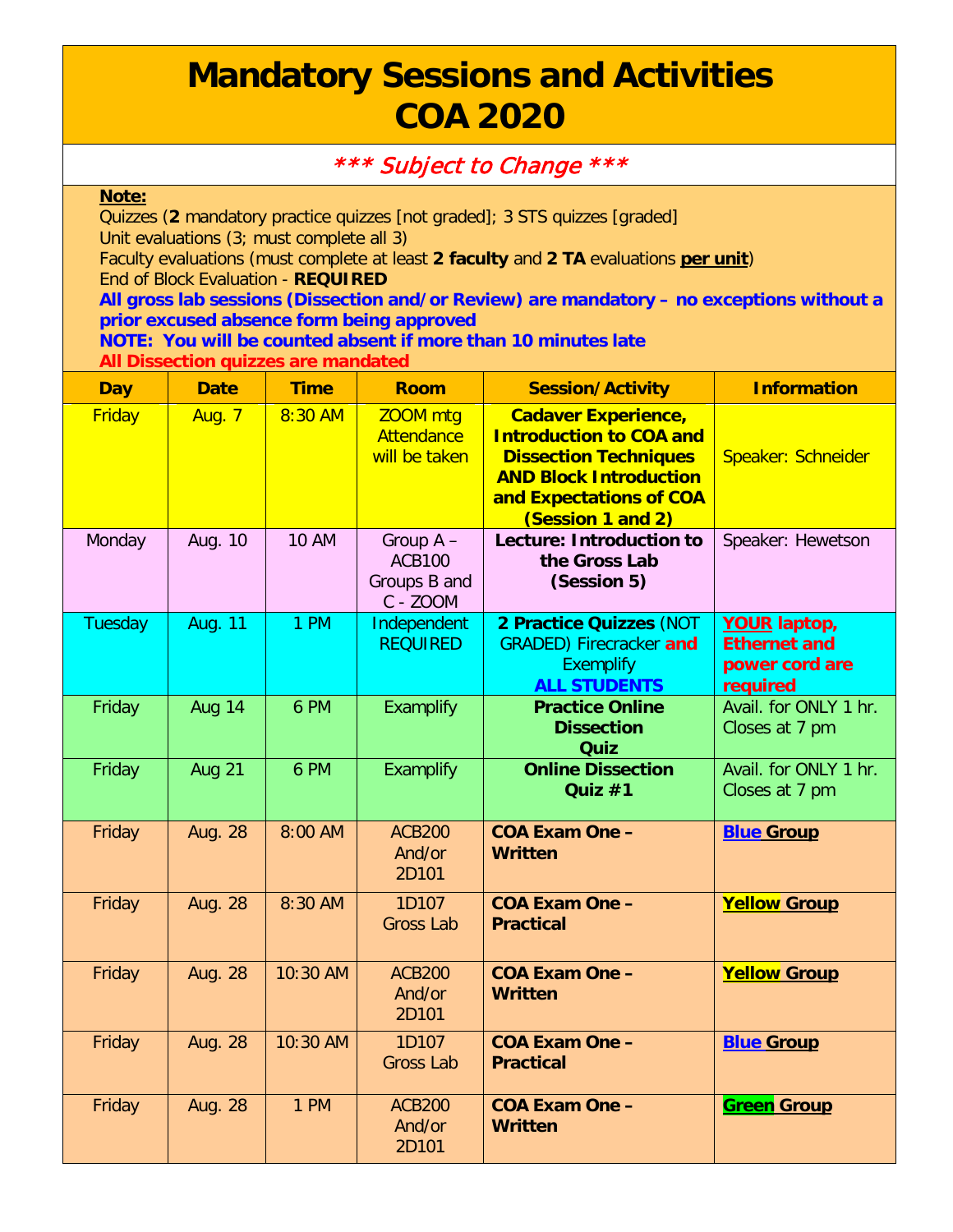| Friday                | Aug. 28        | 1:30 PM                      | 1D107<br><b>Gross Lab</b>        | <b>COA Exam One -</b><br><b>Practical</b>        | <b>Orange Group</b>                               |
|-----------------------|----------------|------------------------------|----------------------------------|--------------------------------------------------|---------------------------------------------------|
| Friday                | <b>Aug. 28</b> | 3:30 PM                      | <b>ACB200</b><br>And/or<br>2D101 | <b>COA Exam One -</b><br><b>Written</b>          | <b>Orange Group</b>                               |
| Friday                | <b>Aug. 28</b> | 3:30 PM                      | 1D107<br><b>Gross Lab</b>        | <b>COA Exam One -</b><br><b>Practical</b>        | <b>Green Group</b>                                |
|                       |                | <b>Available thru MedHub</b> |                                  | <b>Completion of Evaluations</b><br>for Unit One | See Sakai calendar<br>for availability            |
| Wednesday             | Sept. 02       | 1:30 PM                      | <b>Small Groups</b>              | P3/Docs/COA<br><b>Combined Session</b>           | See P3/Docs Sakai<br>site for more<br>information |
| Friday                | Sept. 04       | 6 PM                         | Examplify                        | <b>Online Dissection</b><br>Quiz #2              | Avail. for ONLY 1 hr.<br>Closes at 7 pm           |
| Friday                | Sept. 18       | 8:00 AM                      | <b>ACB200</b><br>And/or<br>2D101 | <b>COA Exam Two-</b><br><b>Written</b>           | <b>Orange Group</b>                               |
| Friday                | Sept. 18       | 8:30 AM                      | 1D107<br><b>Gross Lab</b>        | <b>COA Exam Two -</b><br><b>Practical</b>        | <b>Green Group</b>                                |
| Friday                | Sept. 18       | 10:30 AM                     | <b>ACB200</b><br>And/or<br>2D101 | <b>COA Exam Two-</b><br>Written                  | <b>Green Group</b>                                |
| Friday                | Sept. 18       | 10:30 AM                     | 1D107<br><b>Gross Lab</b>        | <b>COA Exam Two-</b><br><b>Practical</b>         | <b>Orange Group</b>                               |
| Friday                | Sept. 18       | 1 PM                         | <b>ACB200</b><br>And/or<br>2D101 | <b>COA Exam Two-</b><br><b>Written</b>           | <b>Yellow Group</b>                               |
| Friday                | Sept. 18       | $1:30$ PM                    | 1D107<br><b>Gross Lab</b>        | <b>COA Exam Two-</b><br><b>Practical</b>         | <b>Blue Group</b>                                 |
| Friday                | Sept. 18       | 3:30 PM                      | <b>ACB200</b><br>And/or<br>2D101 | <b>COA Exam Two-</b><br><b>Written</b>           | <b>Blue Group</b>                                 |
| Friday                | Sept. 18       | 3:30 PM                      | 1D107<br><b>Gross Lab</b>        | <b>COA Exam Two-</b><br><b>Practical</b>         | <b>Yellow Group</b>                               |
| Available thru MedHub |                |                              | <b>None</b>                      | <b>Completion of Evaluations</b><br>for Unit Two | See Sakai calendar<br>for availability            |
| Friday                | Sept. 25       | 6 PM                         | <b>Examplify</b>                 | <b>Online Dissection</b><br>Quiz $#3$            | Avail. for ONLY 1 hr.<br>Closes at 7 pm           |